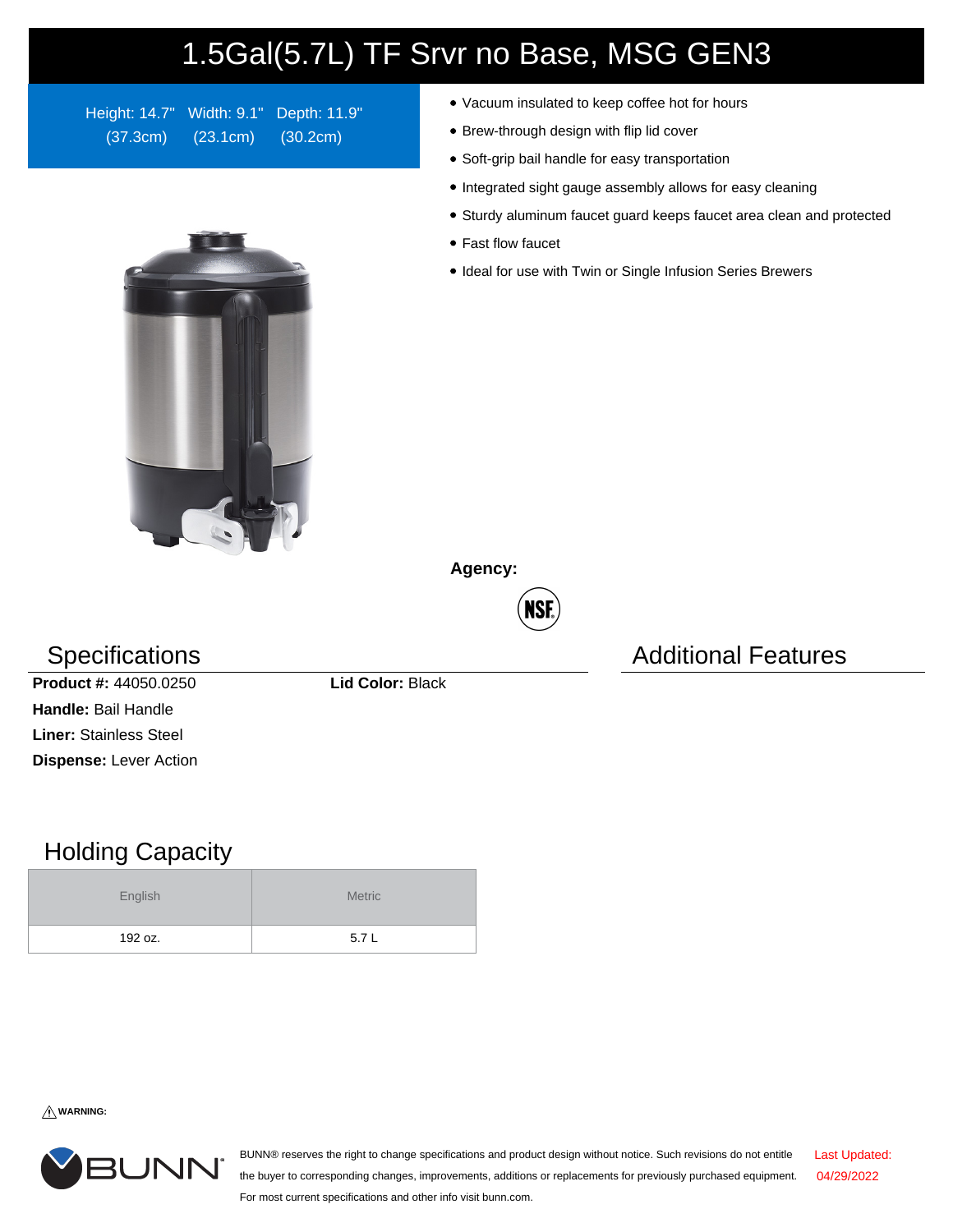

| Unit          |          |         | Shipping   |          |            |            |            |                       |
|---------------|----------|---------|------------|----------|------------|------------|------------|-----------------------|
|               | Height   | Width   | Depth      | Height   | Width      | Depth      | Weight     | <b>Volume</b>         |
| English       | 14.7 in. | 9.1 in. | $11.9$ in. | 16.6 in. | $11.9$ in. | $15.3$ in. | 10.050 lbs | 1.752 ft <sup>3</sup> |
| <b>Metric</b> | 37.3 cm  | 23.1 cm | 30.2 cm    | 42.2 cm  | 30.3 cm    | 38.7 cm    | 4.559 kgs  | $0.050 \text{ m}^3$   |



BUNN® reserves the right to change specifications and product design without notice. Such revisions do not entitle the buyer to corresponding changes, improvements, additions or replacements for previously purchased equipment. For most current specifications and other info visit bunn.com.

Last Updated: 04/29/2022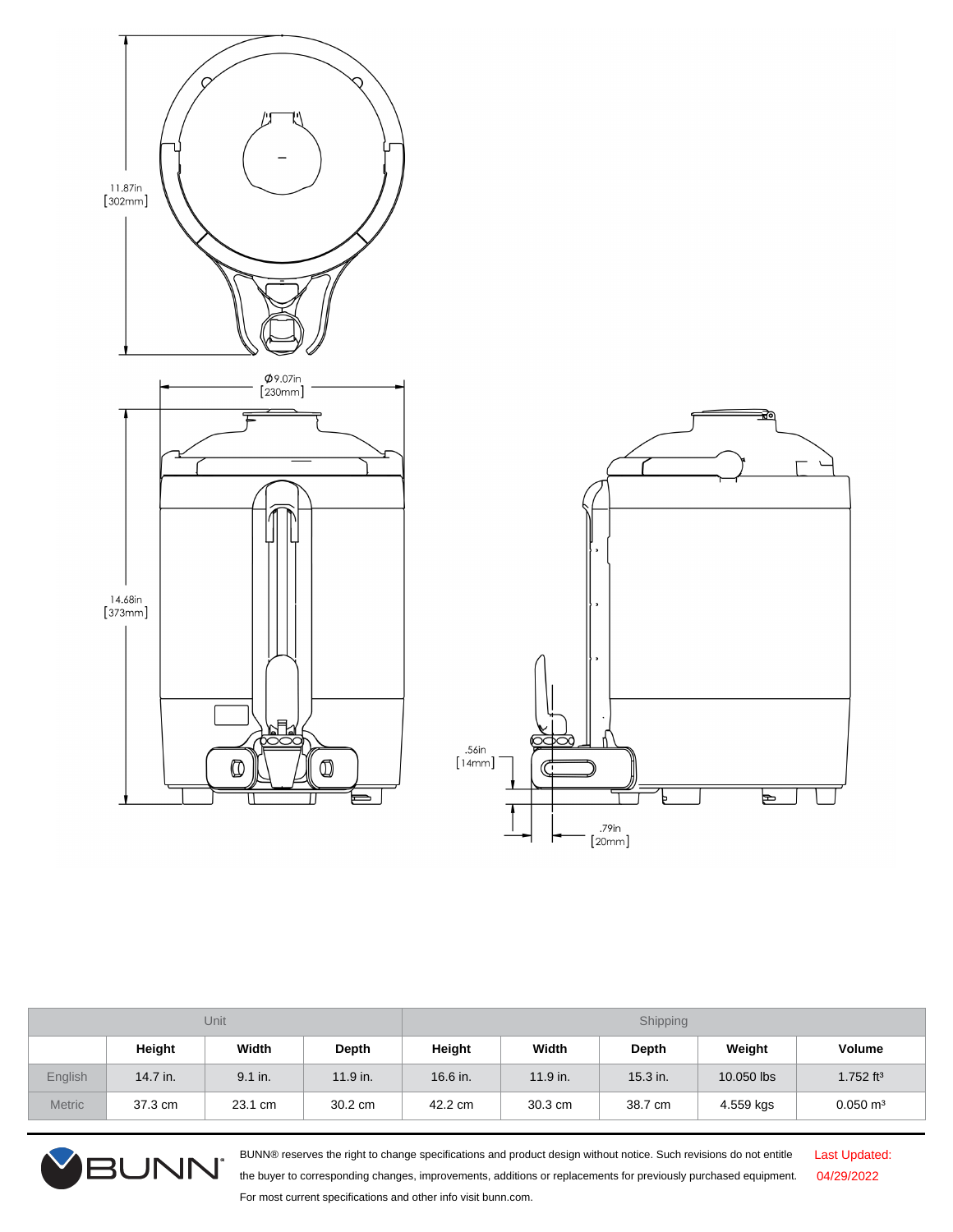Related Products & Accessories:1.5Gal(5.7L) TF Srvr no Base, MSG GEN3(44050.0250)





BUNN® reserves the right to change specifications and product design without notice. Such revisions do not entitle the buyer to corresponding changes, improvements, additions or replacements for previously purchased equipment. For most current specifications and other info visit bunn.com. Last Updated: 04/29/2022